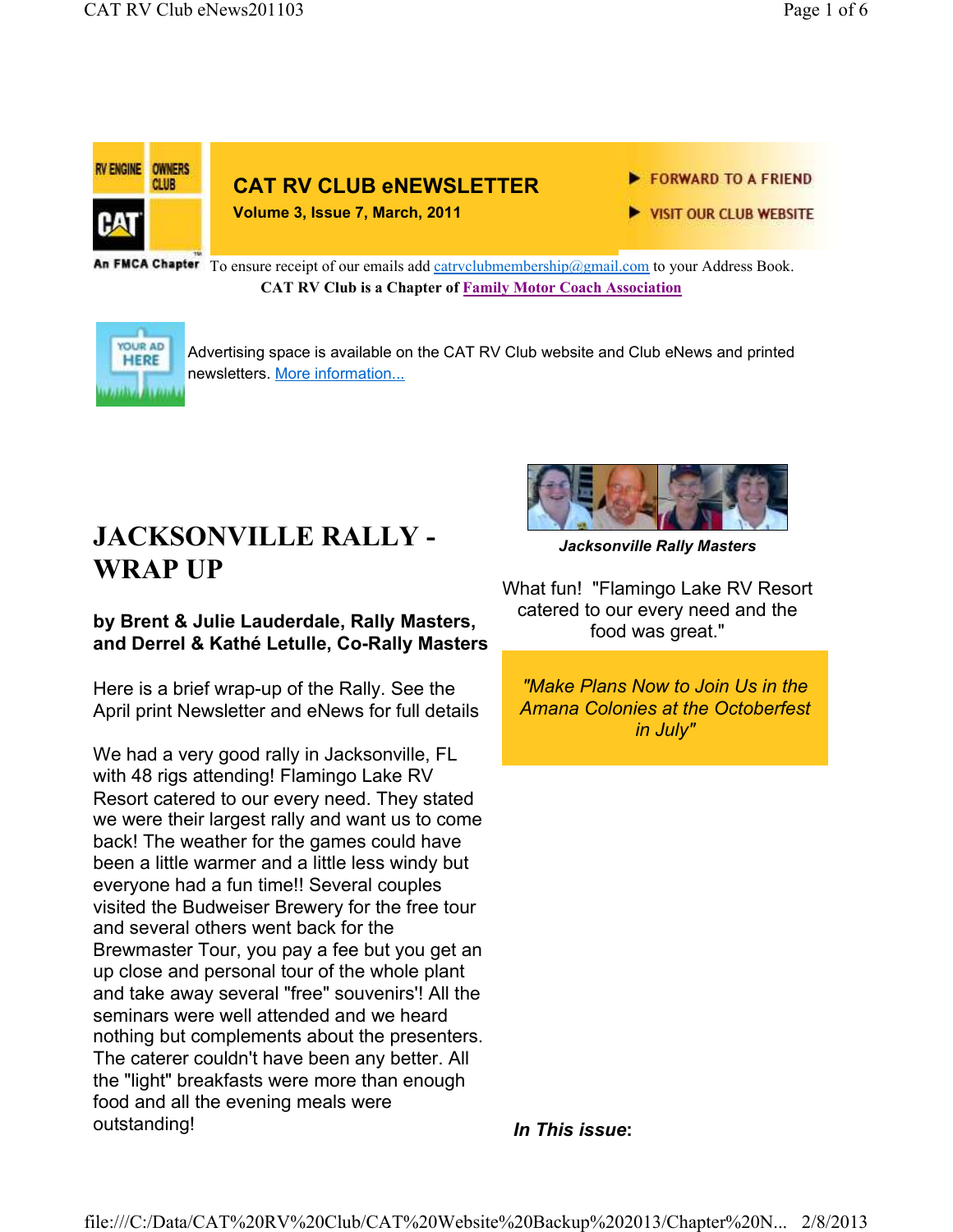There were 94 attendees; the Silent Auction netted \$353; the 50/50 donation event yielded \$358 in cash to attendees, \$357 to The Jacksonville Historical Society. The club made a donation of 16 Blanket Buddies and 18 Liquid Blow Bubbles to Nemours Hospital for Children.

We are looking forward to Amana, IA, July 24 - 28, 2011 with Rally Masters Suzie Adcock & Ken Edwards along with John & Joyce Kamp. They have a Great Rally planned.

Go to index

- Jacksonville Rally Wrap Up
- Octoberfest in July
- Tech-Tidbits Caterpillar Documents on CAT RV Club website
- Tech-Tidbits CAT CT660 to be
- Unveiled in Two Weeks
- Jacksonville Rally Photos Online
- Recreation America Explore
- **America**
- Membership Report
- New CAT RV Club Members
- Is Your Contact Information Current?

*Need Club Logo Merchandise? Dick and Joyce Jones can get it to you quickly by clicking on the following link:* 

**CAT RV Club Shopping Cart**

# **OCTOBERFEST IN JULY - PREVIEW OF COMING RALLY ATTRACTIONS**

**By Rally Masters Ken Edwards and Suzie Adcock; John and Joyce Kamp**



Plans are really coming together for our next Rally. Activities and area sightseeing adventures will include packages and tours available for the Amana Heritage Museum; group ticket packages available at Old Creamery Theatre; wine sampling; gardening in Amana; basketry seminar; furniture shop tours; a communal dining experience at Ox Yoke Inn; a taste of Amana food tour; a quilting seminar & workshop; and more!

The Rally cost includes full hook-ups, 50 AMP service, 5 nights of camping, 4 breakfasts,

heavy hors d'oeuvres, 3 dinners, and 5 cocktail hours. There will be support from an area Caterpillar Dealer (Altorfer). Also enjoy an entire day free for sightseeing.

Get your registration forms in early!!! They are available on the website now, click below.

- Registration Form

Go to Index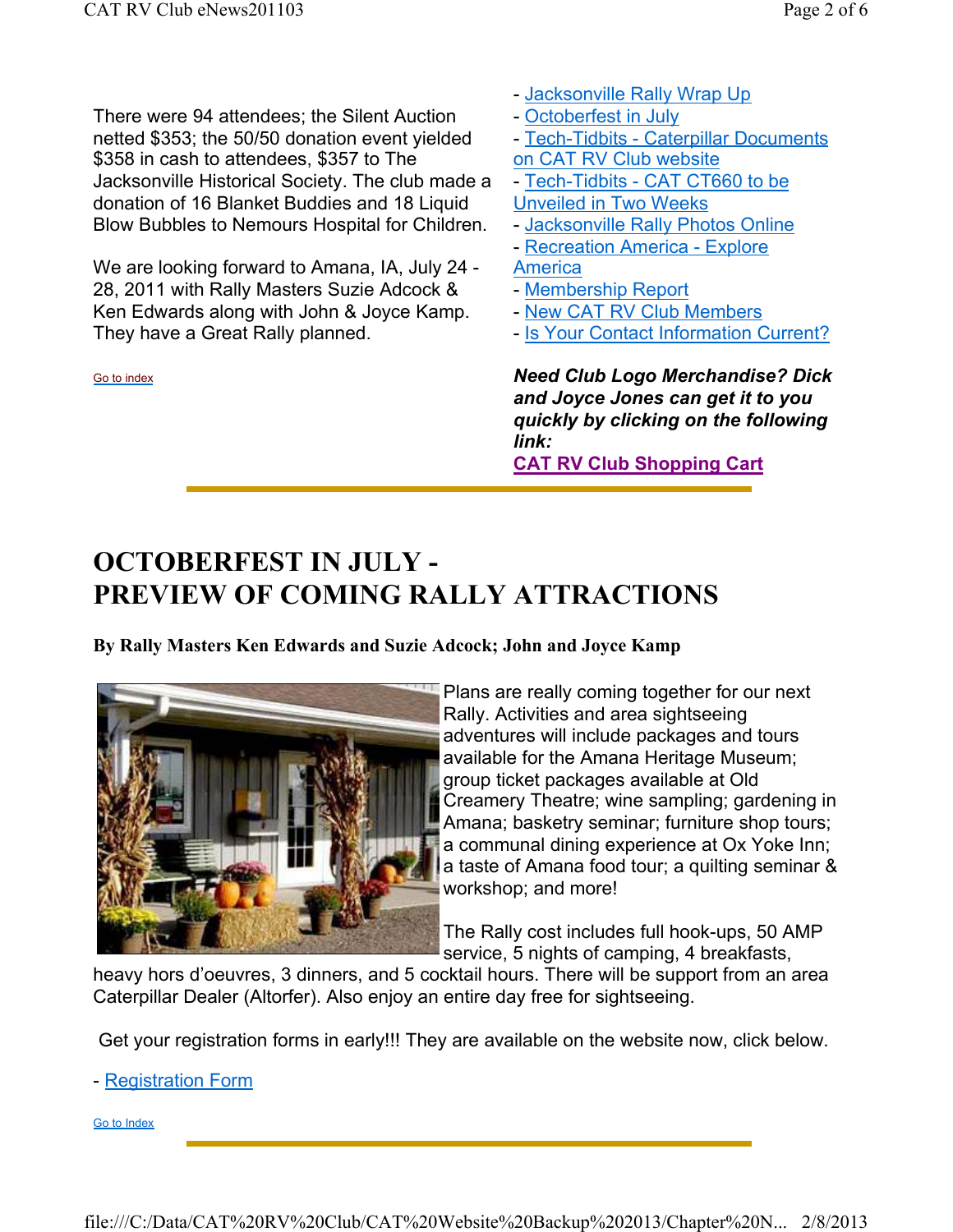# **TECH TIDBITS 1 – CATERPILLAR RV DOCUMENTS POSTED TO CLUB WEBSITE**

**By Brett Wolfe, VP Technical and Yahoo Discussion Group Moderator**

Six documents are now at on the 'Tech Tidbits' page of the Club website. You will now find -

Bio Diesel Facts CAT RV FAQ's RV Performance RV Recommendations 3176B, C9 thru C15 and 3406E RV Recommendations - 3126 and C7 RV Recommendations - CX28, CX31 and CX35



Go to Index

# **TECH TIDBITS 2 – THE CAT CT660 WILL BE UNVEILED IN 2 WEEKS**

**By Brett Wolfe, VP Technical and Yahoo Discussion Group Moderator**

Have you wondered about Caterpillar's joint venture with Navistar. Visit DriveCat.com to get a video glimpse of the new Cat CT660.

Go to Index

# **JACKSONVILLE RALLY PHOTOS ONLINE**

## **by Lee Zaborowski, VP Publications**

Click on the READ MORE link below to see the rally photos. You can also upload your own as well. Enjoy! When the web application opens your display screen should show thumbnail pictures of each photo in the album. If you want to view all of the pictures, simply click on slide show. You can also download pictures or even better send a copy to your friends so they will know how much fun we all enjoyed (and what they could look forward to if they joined us).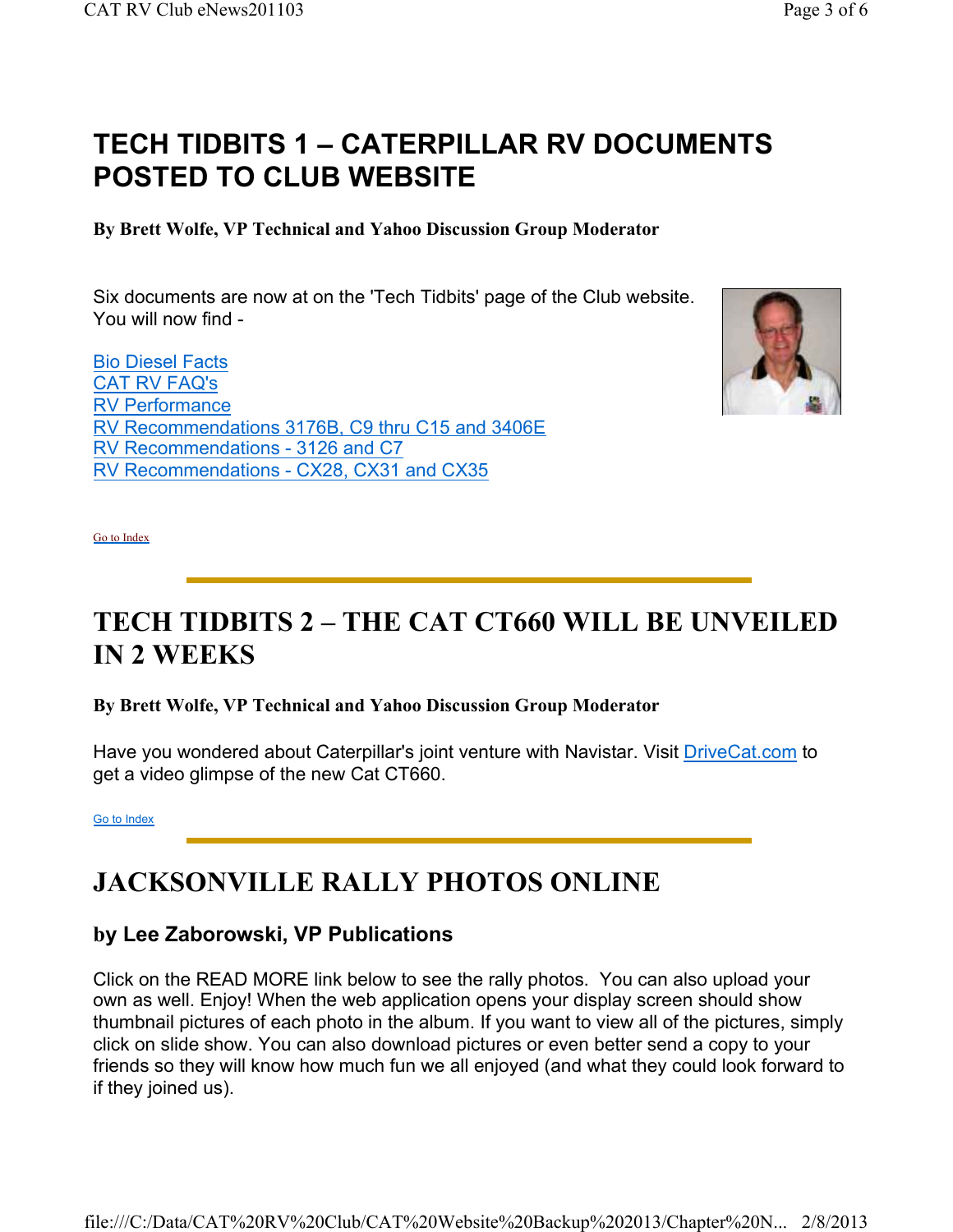**READ MORE** 

Go to Index

## **RECREATION.GOV - EXPLORE YOUR AMERICA**

#### **By Ken Carpenter, VP Membership and Webmaster**



Are you looking for a quick way to get everything from trip planning information to scheduling reservations? Whether your trips involves your auto or your motorhome, or biking, camping, hiking, historical and cultural sites or tours, the link below will guide you for everything from autotouring and biking to recreational vehicles and water sports. There is also a link to America's Byways, volunteering, outdoor maps and guides and much,

much more... Enjoy.

**READ MORE** 

Go to Index

## **MEMBERSHIP REPORT and MEMBERSHIP CARDS**

#### **By Ken Carpenter, VP Membership & Webmaster**

As of March 1, 2011 the number of family memberships in good standing was 865. This compares with 933 a year ago. Measuring active club membership levels is a subjective process since many FMCA members continue to think of themselves as Club members long after the date their membership expired. Also, since there is no consistency between FMCA Clubs, not all memberships renew at the same time. This results in a lot of confusion among members about the status of their CAT RV Club membership. Nonetheless, CAT RV Club memberships are "delinquent" after 90 days from November 1 of the prior year per FMCA rules.

So far this current membership year, we have added 48 new members. This number does not include the membership applications received in Perry. This time last year we had added only 58. A total of 209 members were added during the prior membership year and we appear to be on track to for a total of over 200 new members again this year.

Renewal can be made by taking advantage of one of the PayPal options or by mailing in your check. The printed form is not required if you have not changed your contact information but please do remember to put your FMCA number on the check. To renew now, click one of the following options: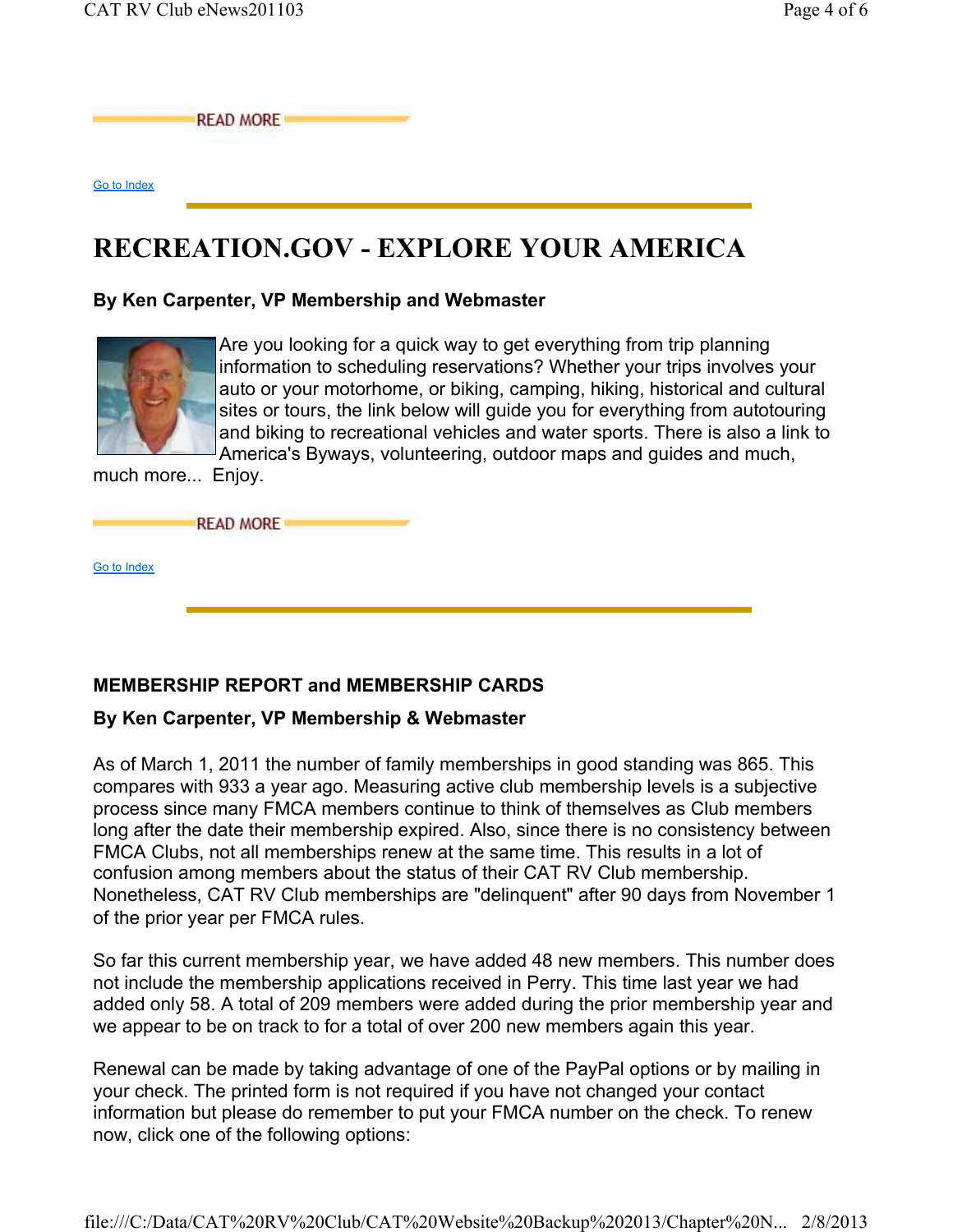- To pay by credit card using PayPal, click here PAYPAL.

- To download a form and complete and mail with your check, click here DOWNLOAD FORM.

If you have questions, please contact me (catryclubmembership@gmail.com).

### **2011 Membership Cards**

Membership and Caterpillar 10% discount cards are sent by email shortly after your renewal is processed. They look a lot different than last year as they either come by email or are printed on regular business weight printer paper. Have you received your 2011 Membership Card? Were you able to print it? If you did not receive your card or had difficulty printing it, click here to request a replacement or to print it for you. We changed the Membership and 10% Caterpillar Discount Card process this year in order to reduce production and mailing expenses. You will need the 2011 Membership card in order to receive the 10% discount on genuine Caterpillar parts purchased for your RV.

Go to Issue Index

## NEW CAT RV CLUB MEMBERS By Ken Carpenter

Please join us in extending a warm Welcome to the following new Club members! There were 9 new member families joining the Club during this past month.

| Name, City, State/Province          | Name, City,<br><b>State/Province</b> | Name, City, State/<br><b>Province</b> |
|-------------------------------------|--------------------------------------|---------------------------------------|
| <b>William &amp; Beverly Beilby</b> | Tom & Edna Brinker                   | Larry & Margaret Chandler             |
| Nepean, ON                          | Carmel, IN                           | Alexandria, VA                        |
| Don & Jane Colapietro               | Keith & Eileen Cooper                | Ray & Toni Courtier                   |
| Bonita Springs, FL                  | Alpharetta, GA                       | Panacea, FL                           |
| Tom & Shirley Day                   | William & Debra Dorris               | Jack & Mary Ann Dougherty             |
| Highland Village, TX                | Taylors, SC                          | Pinelas Park, FL                      |

Go to Index